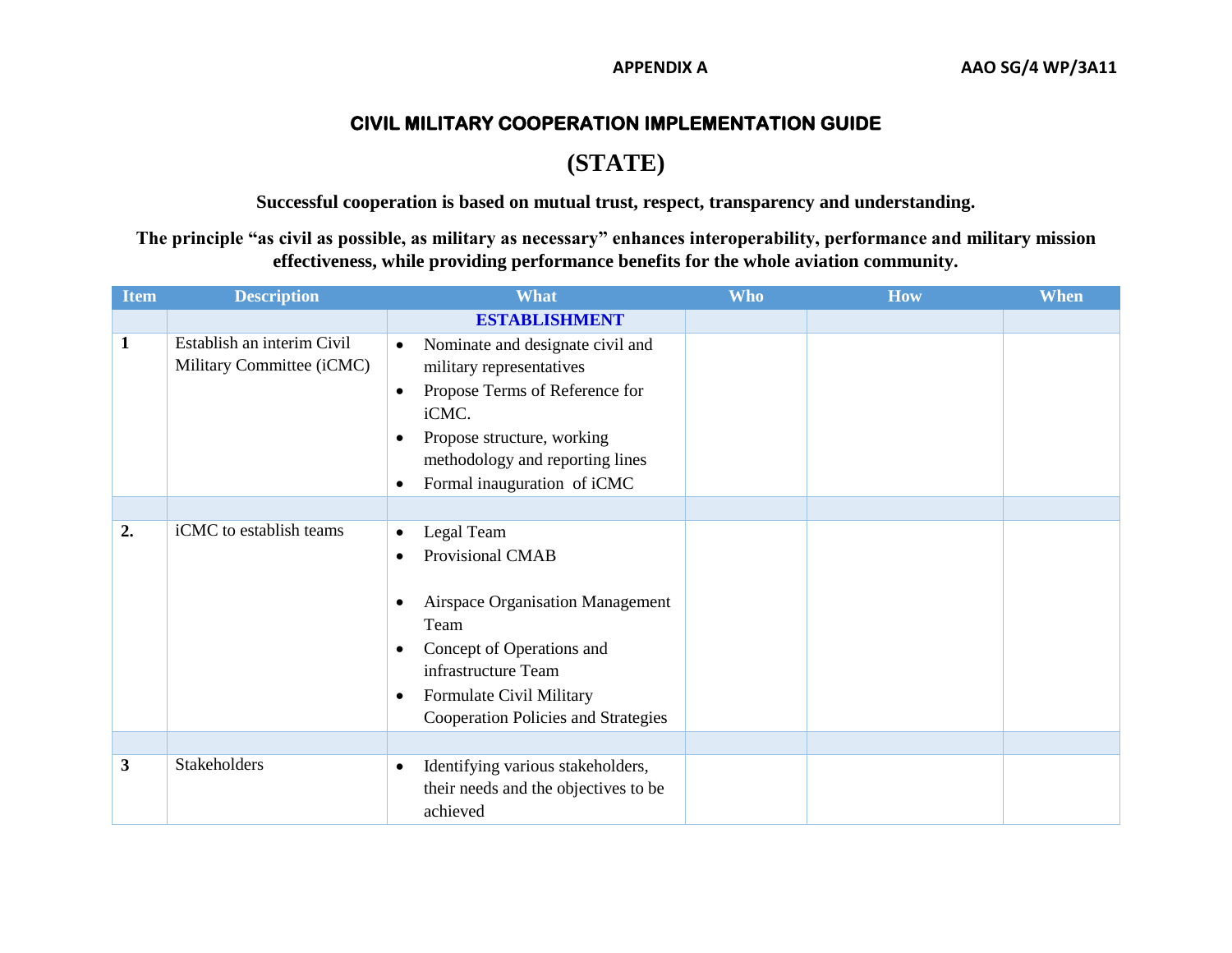**APPENDIX** 

|                  |              | $\bullet$<br>$\bullet$ | Assess their operational<br>requirements<br>Link operational requirements to the<br>concept of operation for civil-<br>military cooperation, coordination,<br>and airspace organization and<br>management. (ref. 3.1.2)                                                                                                                                                                |  |  |
|------------------|--------------|------------------------|----------------------------------------------------------------------------------------------------------------------------------------------------------------------------------------------------------------------------------------------------------------------------------------------------------------------------------------------------------------------------------------|--|--|
| $\boldsymbol{4}$ | Gap Analysis | $\bullet$<br>$\bullet$ | Perform a gap analysis against the<br>existing baseline in terms of<br>structures, cooperation and<br>coordination mechanisms, airspace<br>organization, management and<br>policies, and thus determine the<br>implementation requirements.<br>Determine what procedures are used<br>against those needed                                                                              |  |  |
| 5                | Legal Team   | $\bullet$<br>$\bullet$ | Perform a gap analysis to identify<br>the necessary changes for a future<br>structure enhancing cooperation,<br>coordination and airspace<br>management.<br>review the national legal framework<br>to identify the elements of law or<br>regulation to be amended as<br>required to enable the<br>implementation of cooperation,<br>coordination and airspace<br>management processes; |  |  |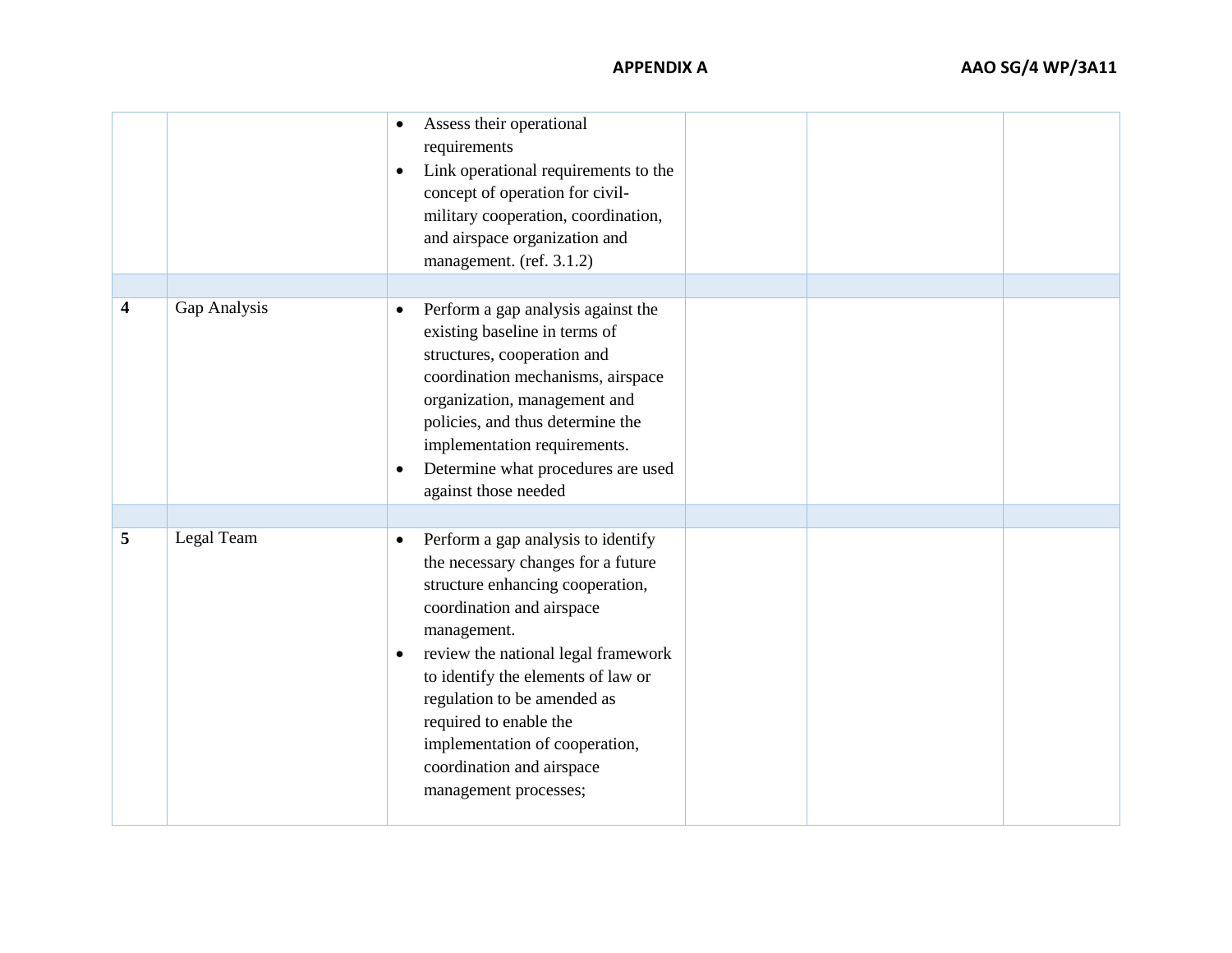**APPENDIX** 

|   |                                                                                                                           | Amend legislation, regulations or<br>any other form of legal instrument to<br>meet the requirements of civil-<br>military cooperation and<br>coordination, including<br>implementation of FUA.                                                                                                                                                                                                                                                                                                                                                                                                                    |  |
|---|---------------------------------------------------------------------------------------------------------------------------|-------------------------------------------------------------------------------------------------------------------------------------------------------------------------------------------------------------------------------------------------------------------------------------------------------------------------------------------------------------------------------------------------------------------------------------------------------------------------------------------------------------------------------------------------------------------------------------------------------------------|--|
|   |                                                                                                                           |                                                                                                                                                                                                                                                                                                                                                                                                                                                                                                                                                                                                                   |  |
| 6 | Airspace Organisation<br><b>Management Team</b><br>Rwanda Airspace<br>Organization and<br>Management Committee<br>(RAOMC) | Obtain high-level political support<br>$\bullet$<br>to empower the CAOM and enable<br>it to fulfil the following main<br>responsibilities<br>Continuously reassess national<br>$\bullet$<br>airspace, progressively establish<br>new flexible airspace structures and<br>introduce procedures for the<br>allocation of these airspace<br>structures on a daily basis.<br>ensure that a commonly agreed<br>$\bullet$<br>airspace policy is formulated<br>establish an Airspace Management<br>$\bullet$<br>Cell with ToR, methods, procedures,<br>etc.<br>(transpose parapraph 3.2.4.3 and<br>$\bullet$<br>3.2.4.4) |  |
|   |                                                                                                                           | $\bullet$                                                                                                                                                                                                                                                                                                                                                                                                                                                                                                                                                                                                         |  |
|   | 1.2.11 Establishing<br>effective civil-military<br>cooperation at the<br>appropriate governmental<br>levels.              | Agree on a harmonized high-level<br>$\bullet$<br>policy for civil-military cooperation<br>and coordination, including airspace<br>design development, airspace access<br>requirements, long and medium-<br>term planning, standardization of<br>procedures, regulation, and                                                                                                                                                                                                                                                                                                                                       |  |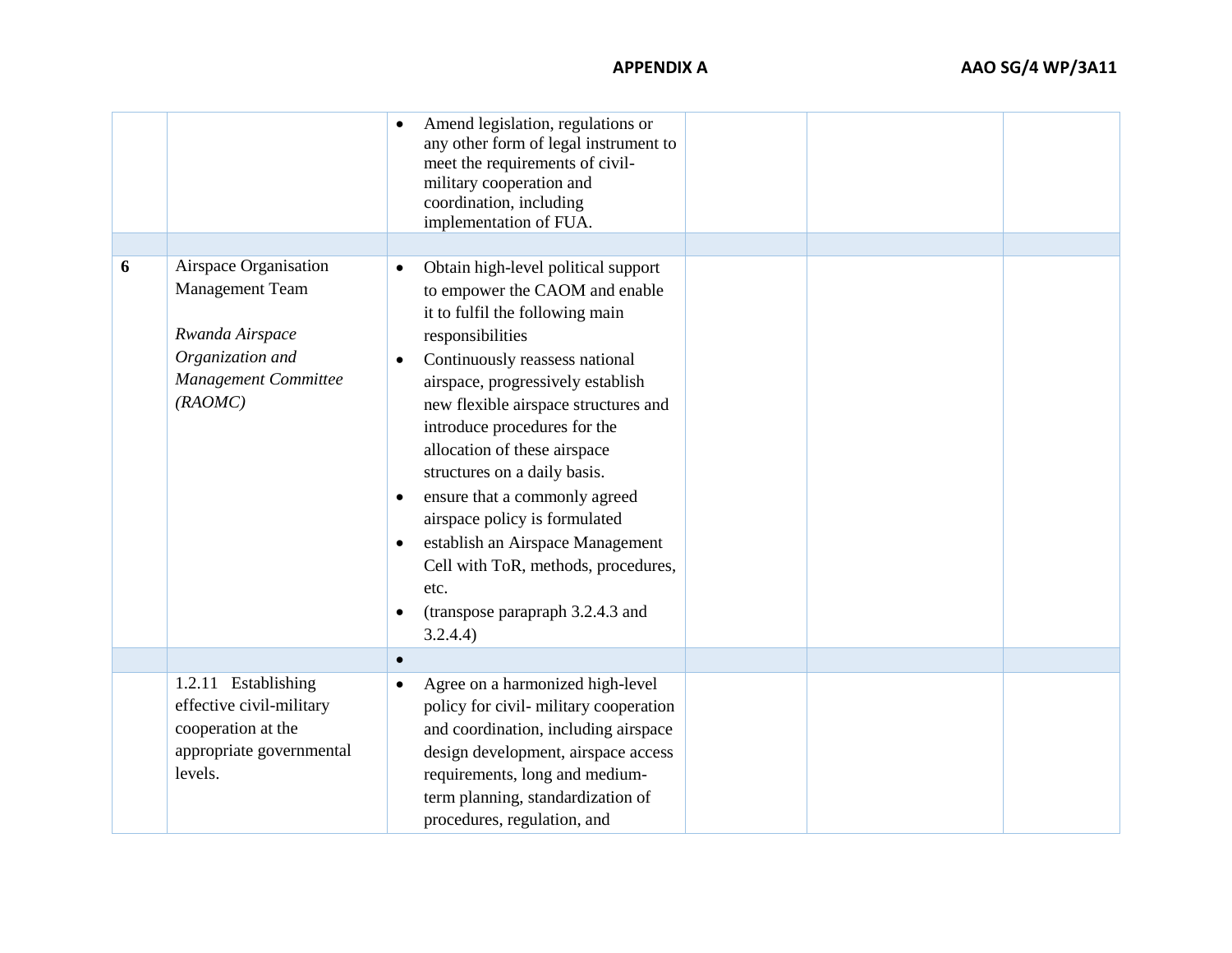| 1.10                                                                                                                                                     | deployment of new procedures,<br>including support for ATS and<br>interoperability planning<br>$\bullet$                                                                                                                                                                                                                                                                                       |  |
|----------------------------------------------------------------------------------------------------------------------------------------------------------|------------------------------------------------------------------------------------------------------------------------------------------------------------------------------------------------------------------------------------------------------------------------------------------------------------------------------------------------------------------------------------------------|--|
| Liaison in support of<br>cooperation                                                                                                                     | Attach military personnel to civilian<br>$\bullet$<br>ATS units (ATSUs) where they are<br>employed in operational and support<br>positions<br>Involve military in research and<br>$\bullet$<br>development, including airspace<br>planning.<br>Attach civil liaison personnel to<br>$\bullet$<br>appropriate military commands                                                                 |  |
|                                                                                                                                                          | $\bullet$                                                                                                                                                                                                                                                                                                                                                                                      |  |
| To achieve the<br>3.1.1<br>intended benefits from civil<br>and military cooperation and<br>coordination                                                  | States should establish formal civil-<br>$\bullet$<br>military cooperation and<br>coordination structures and<br>processes.<br>Identify the needs of the various<br>$\bullet$<br>stakeholders and the objectives to be<br>achieved.<br>Link needs to the concept of<br>$\bullet$<br>operation for civil-military<br>cooperation, coordination, and<br>airspace organization and<br>management. |  |
|                                                                                                                                                          | $\bullet$                                                                                                                                                                                                                                                                                                                                                                                      |  |
| 3.2.1.3 The State will need<br>to consider its existing<br>organizations to determine<br>the exact structure necessary<br>for its strategy, policies and | States should consider their own<br>$\bullet$<br>objectives and tasks when<br>establishing the different bodies<br>$\bullet$                                                                                                                                                                                                                                                                   |  |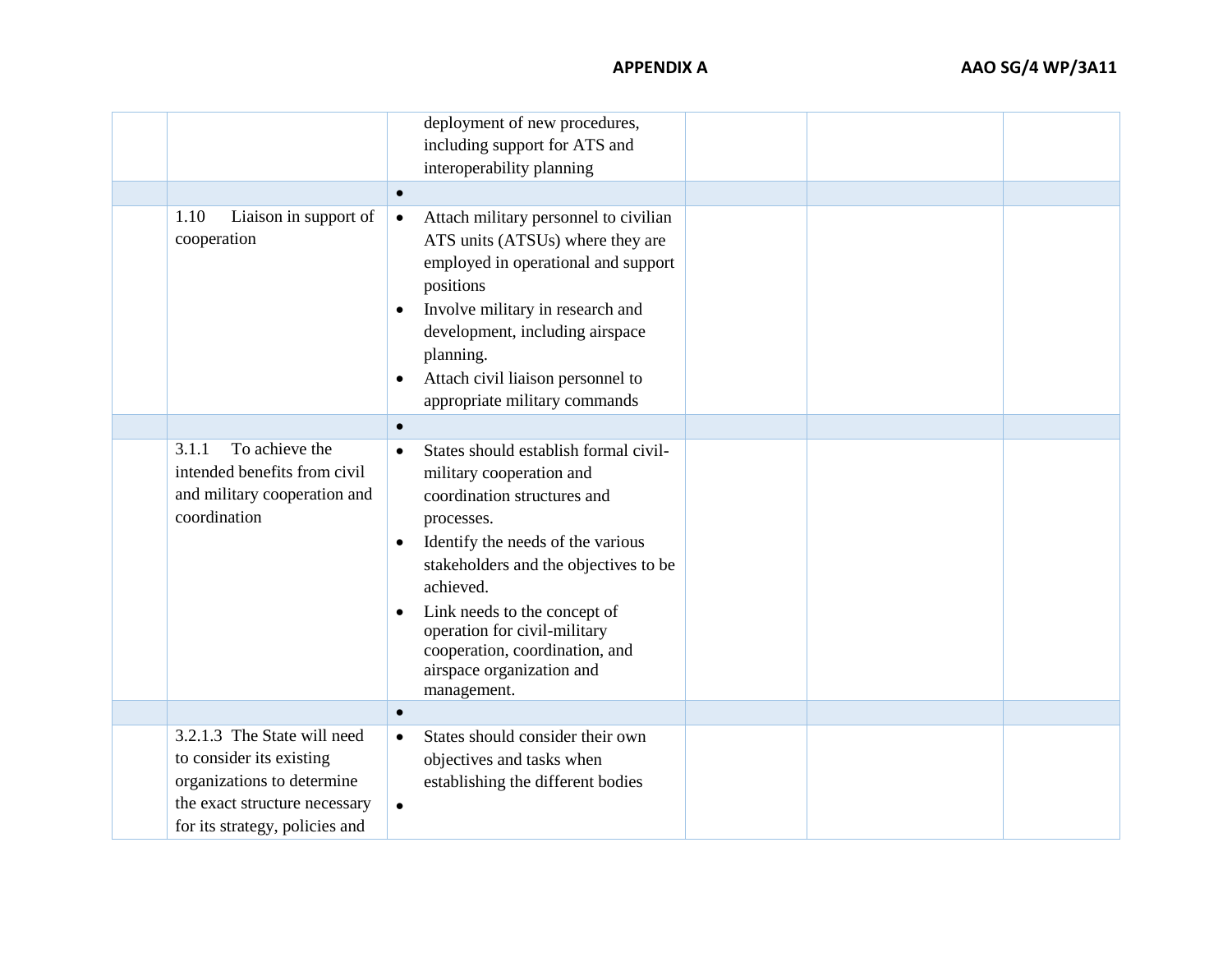| processes to implement civil-<br>military cooperation.                                                                                                               |                                                                                                                                                                                                                                                                                                                                                                                 |  |  |
|----------------------------------------------------------------------------------------------------------------------------------------------------------------------|---------------------------------------------------------------------------------------------------------------------------------------------------------------------------------------------------------------------------------------------------------------------------------------------------------------------------------------------------------------------------------|--|--|
|                                                                                                                                                                      |                                                                                                                                                                                                                                                                                                                                                                                 |  |  |
|                                                                                                                                                                      |                                                                                                                                                                                                                                                                                                                                                                                 |  |  |
| 3.2.1.4 The following legal<br>and regulatory frameworks<br>should be established to<br>develop the necessary<br>supporting structures,<br>processes and procedures: | formalize the high-level<br>$\bullet$<br>commitment (Joint declarations,<br>decrees, acts, laws or regulations) of<br>relevant stakeholders and authorities<br>through official terms of reference,<br>specifying the structure and<br>responsibilities of a joint civil-<br>military decision making body as<br>described in 3.2.1.6 below (see<br>Appendix E for a template); |  |  |
|                                                                                                                                                                      | develop a framework for a<br>collaborative national airspace<br>planning policy which considers the<br>needs of all airspace users in<br>supporting national economic,<br>security, defence and law<br>enforcement requirements;                                                                                                                                                |  |  |
|                                                                                                                                                                      | develop framework agreements,<br>$\bullet$<br>and/or LOAs between civil and<br>military authorities as necessary;                                                                                                                                                                                                                                                               |  |  |
|                                                                                                                                                                      | review the national legal framework<br>$\bullet$<br>to identify the elements of law or<br>regulation to be amended as<br>required to enable the<br>implementation of cooperation,<br>coordination and airspace<br>management processes; and                                                                                                                                     |  |  |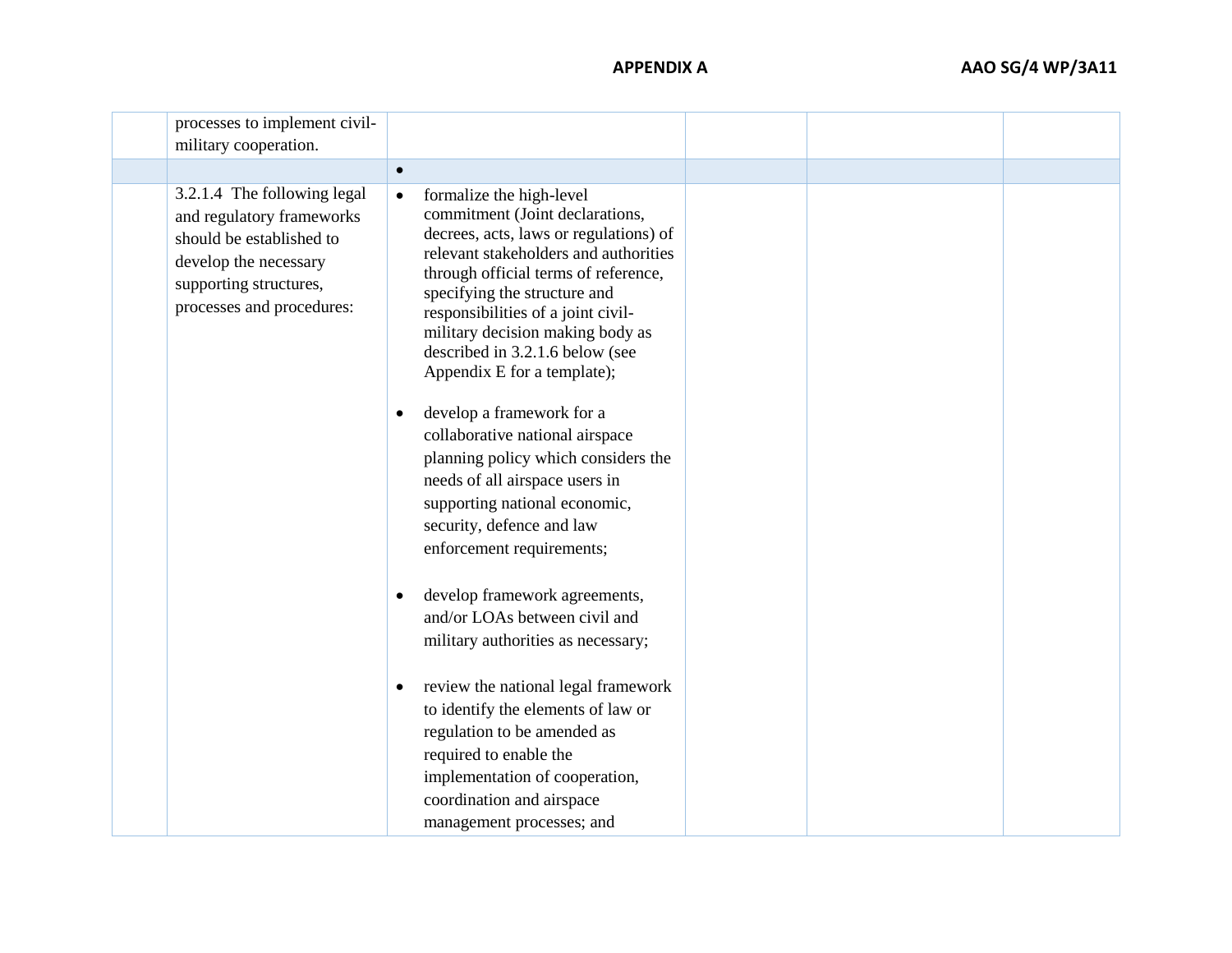|                                                                                                                                                                                                       | develop a State airspace policy.<br>$\bullet$                                                                                                                                                                                                                                                                                                                                                                                                                         |  |
|-------------------------------------------------------------------------------------------------------------------------------------------------------------------------------------------------------|-----------------------------------------------------------------------------------------------------------------------------------------------------------------------------------------------------------------------------------------------------------------------------------------------------------------------------------------------------------------------------------------------------------------------------------------------------------------------|--|
|                                                                                                                                                                                                       | $\bullet$                                                                                                                                                                                                                                                                                                                                                                                                                                                             |  |
| States create a joint civil-<br>military decision-making<br>body to oversee and direct<br>the activities required to<br>implement, maintain and<br>constantly improve civil-<br>military cooperation. | Create a high-level civil-military<br>$\bullet$<br>aviation cooperation policy board<br>(CMAB)<br>CMAB, the structure may include<br>$\bullet$<br>the Director General of the Civil<br>Aviation Authority and the<br>equivalent military authority as key<br>members of the body, potentially co-<br>chairing the board<br>he military authority should appoint<br>$\bullet$<br>a senior representative with the<br>appropriate authority with respect to<br>military |  |
|                                                                                                                                                                                                       | airspace management, military<br>$\bullet$<br>airspace regulation, and who is<br>accountable for air operation of all<br>branches of the military services,<br>and possibly other State aviation<br>actors.                                                                                                                                                                                                                                                           |  |
|                                                                                                                                                                                                       | $\bullet$                                                                                                                                                                                                                                                                                                                                                                                                                                                             |  |
| <b>Determine Stakeholders</b>                                                                                                                                                                         | all civil ATS units: the different<br>$\bullet$<br>sectors and the respective<br>supervisors;                                                                                                                                                                                                                                                                                                                                                                         |  |
|                                                                                                                                                                                                       | all appropriate military units:<br>$\bullet$<br>military units providing ATS,<br>combat control centres, firing                                                                                                                                                                                                                                                                                                                                                       |  |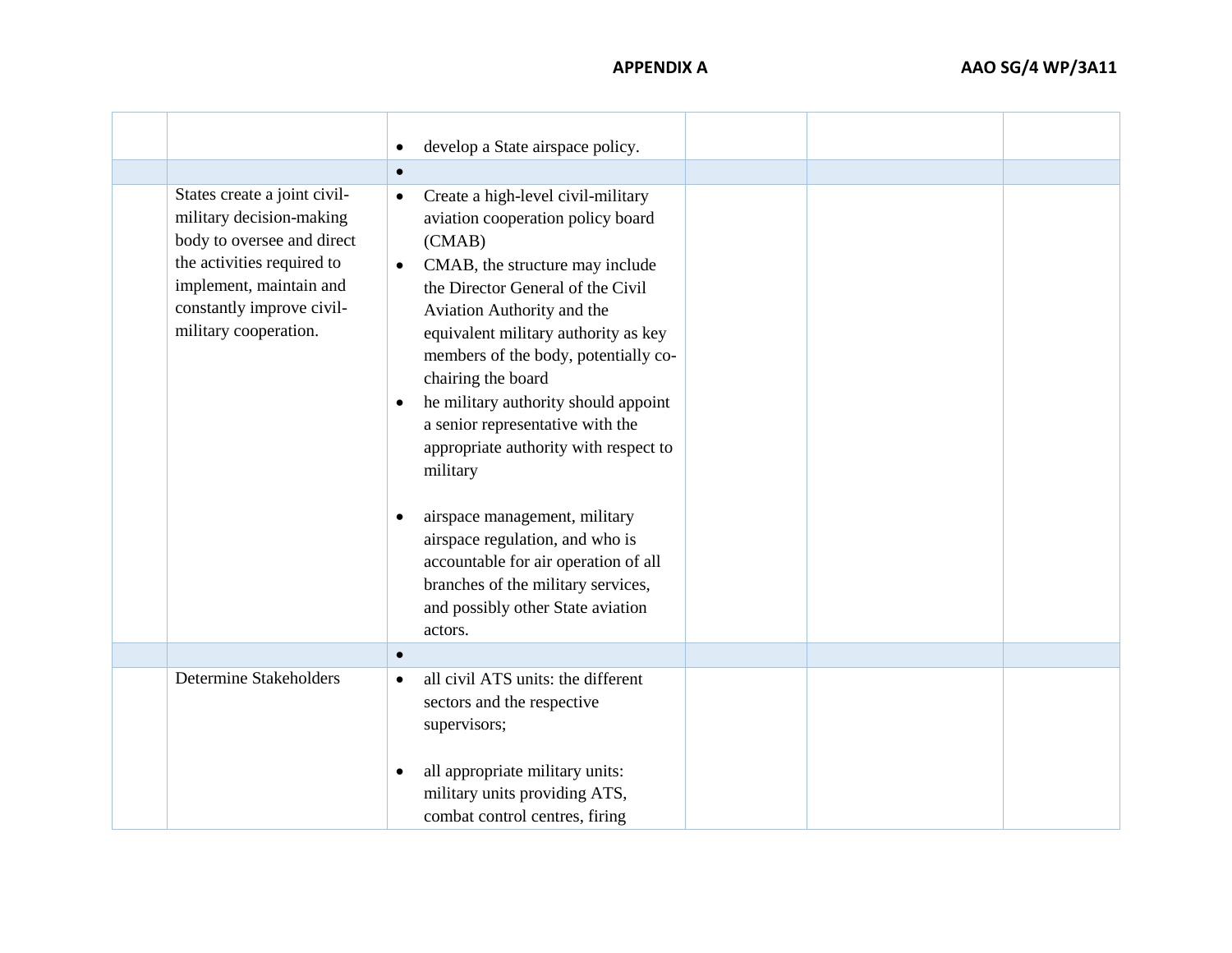### **APPENDIX A AAO SG/4 WP/3A11**

|                                                                                | ranges, and the respective<br>supervisors;<br>the airspace management cell<br>$\bullet$<br>(AMC), if implemented;<br>the regional or sub-regional ATFM<br>$\bullet$<br>centre; and<br>any stakeholder directly involved in<br>$\bullet$<br>the daily operation, including any<br>authorities invested of tactical<br>decision-making responsibilities,<br>such as on-duty officers, officers<br>having a delegated authority for the<br>day-to-day flying activities or<br>officer in charge, |  |
|--------------------------------------------------------------------------------|-----------------------------------------------------------------------------------------------------------------------------------------------------------------------------------------------------------------------------------------------------------------------------------------------------------------------------------------------------------------------------------------------------------------------------------------------------------------------------------------------|--|
|                                                                                | $\bullet$                                                                                                                                                                                                                                                                                                                                                                                                                                                                                     |  |
| Best practices for effective<br>civil-military cooperation<br>and coordination | military participation at relevant<br>$\bullet$<br>civil ATM, CNS and safety<br>meetings to enhance strategic liaison<br>and facilitate holistic planning;<br>the integration of civil and military<br>$\bullet$<br>CNS/ATM systems, including the<br>joint procurement and sharing of<br>ATS surveillance data, where<br>possible;                                                                                                                                                           |  |
|                                                                                | the joint provision of civil-military<br>$\bullet$<br>navigation aids;                                                                                                                                                                                                                                                                                                                                                                                                                        |  |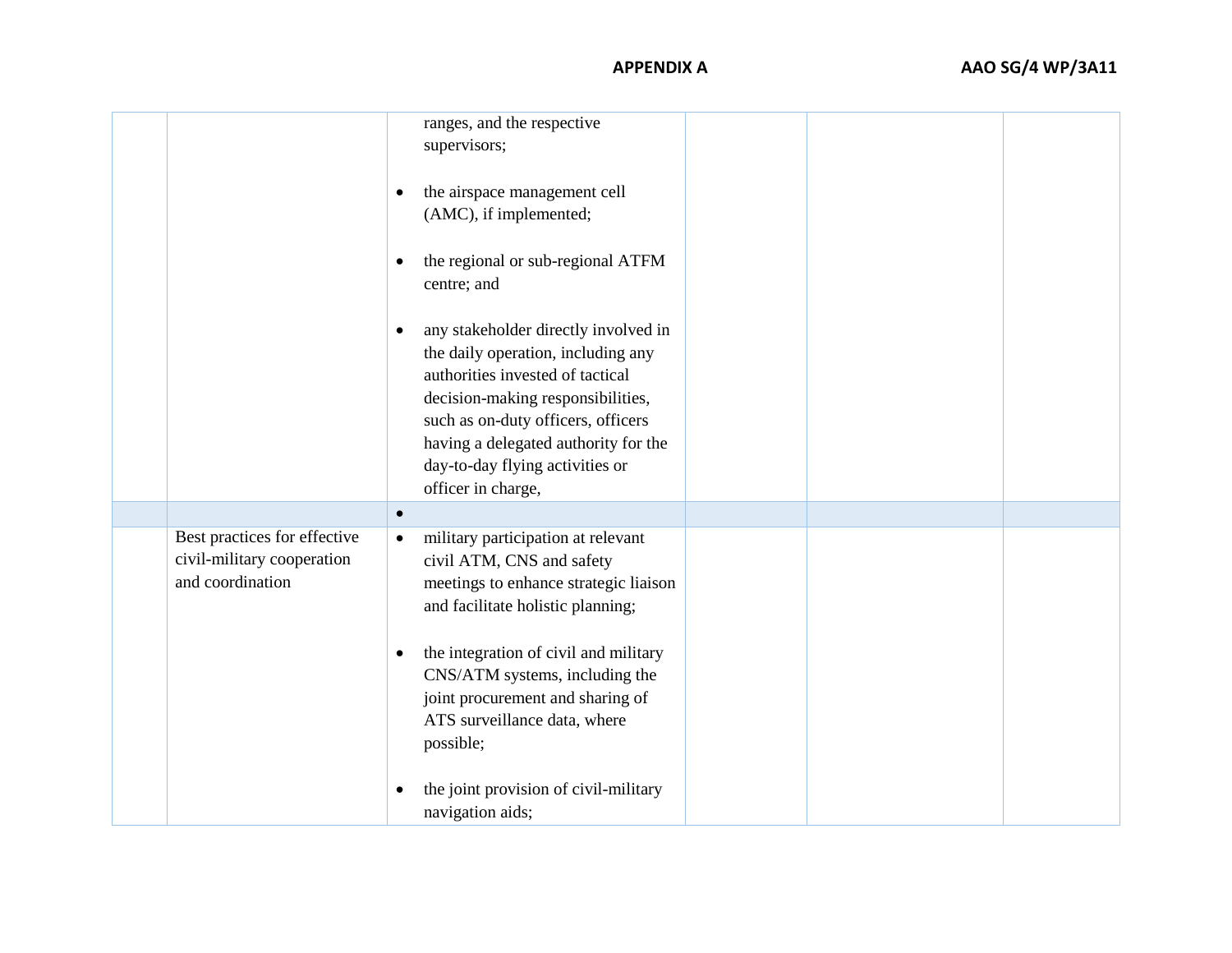|                                                                  | joint and common training<br>$\bullet$<br>conducted between civil ATS units<br>and military units providing ATS in<br>areas of common interest;<br>common rules, procedures and<br>$\bullet$<br>training programmes as far as<br>practical;                               |  |  |
|------------------------------------------------------------------|---------------------------------------------------------------------------------------------------------------------------------------------------------------------------------------------------------------------------------------------------------------------------|--|--|
|                                                                  | legal agreements and specific<br>$\bullet$<br>provisions established between<br>stakeholders within State and/or<br>with other States;                                                                                                                                    |  |  |
|                                                                  | participation of military aviation<br>$\bullet$<br>authorities in ICAO global and<br>regional meetings through inclusion<br>in State delegation.                                                                                                                          |  |  |
|                                                                  | $\bullet$                                                                                                                                                                                                                                                                 |  |  |
| Civil Military Airspace<br>Organisation and<br>Management (CAOM) | Establish a Civil Military Airspace<br>$\bullet$<br>Organisation and Management<br>(CAOM) to make strategic decisions<br>on a State's airspace policy<br>The CAOM should be fully<br>$\bullet$<br>supported at the State's political<br>level to empower and enable it to |  |  |
|                                                                  | fulfil the following main<br>responsibilities in 3.2.4.3                                                                                                                                                                                                                  |  |  |
|                                                                  | $\bullet$                                                                                                                                                                                                                                                                 |  |  |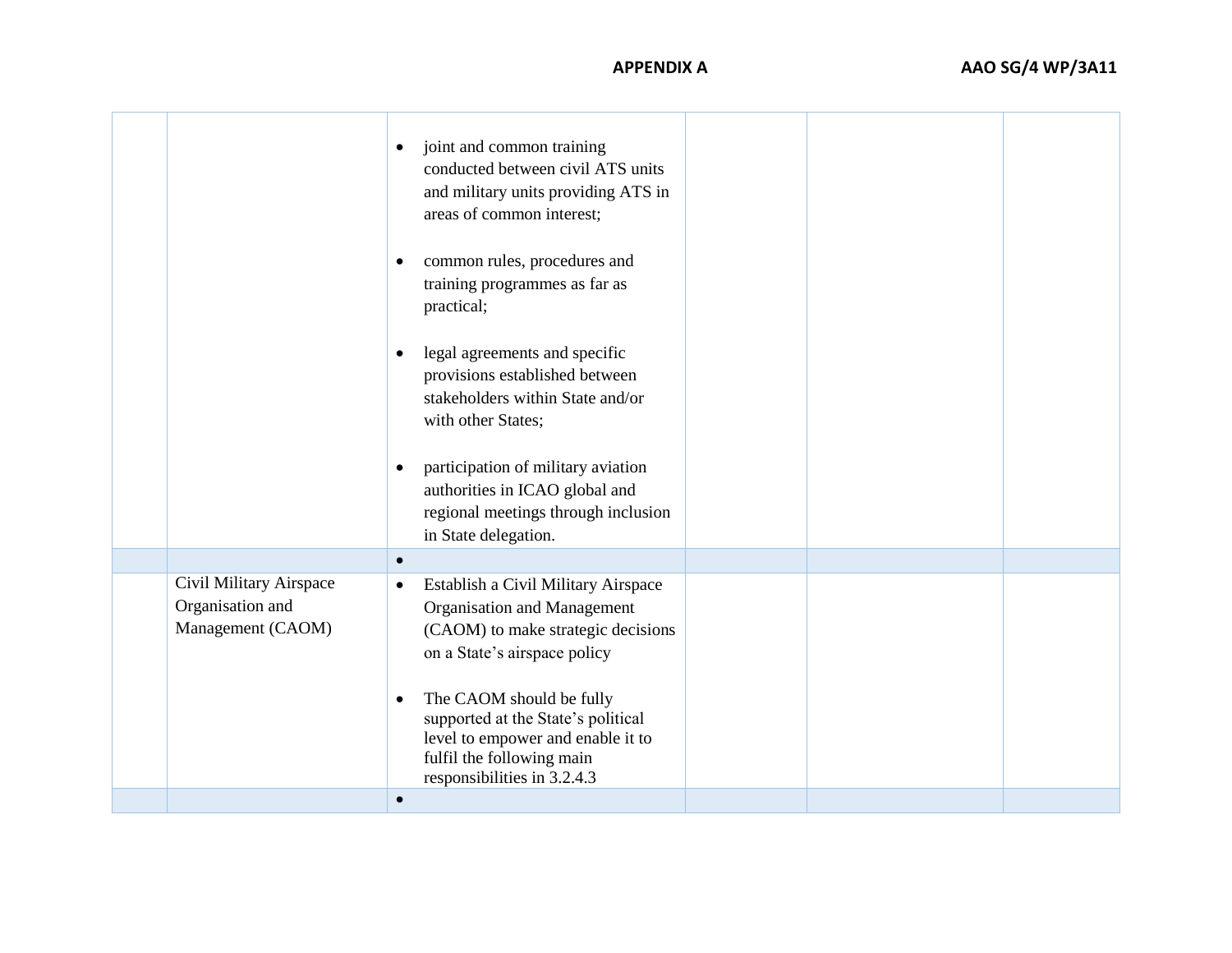| Airspace Management Cell | a) define the stakeholders involved<br>$\bullet$<br>in the AMC and how their requests                                                              |
|--------------------------|----------------------------------------------------------------------------------------------------------------------------------------------------|
|                          | will be submitted to the AMC                                                                                                                       |
|                          |                                                                                                                                                    |
|                          | decide the type of implementation:<br>$\bullet$                                                                                                    |
|                          | physical joint cell manned by ANSP<br>$\overline{\phantom{0}}$<br>and military unit personnel;                                                     |
|                          | a virtual AMC jointly working on<br>$\overline{\phantom{0}}$                                                                                       |
|                          | the same system;                                                                                                                                   |
|                          | a correspondence-based AMC for<br>$\qquad \qquad -$                                                                                                |
|                          | very simple airspace; and                                                                                                                          |
|                          | a military liaison officer in the civil                                                                                                            |
|                          | area control centre (ACC), etc.                                                                                                                    |
|                          | precise roles, responsibilities and<br>$\bullet$<br>objectives as in 3.2.4.8                                                                       |
|                          | identify the necessary tools to<br>$\bullet$<br>perform pre-tactical functions,<br>ranging from email to spreadsheet,<br>to more advanced airspace |
|                          | management tools;                                                                                                                                  |
|                          |                                                                                                                                                    |
|                          | list the processes to be documented;<br>٠                                                                                                          |
|                          | review training requirements and<br>$\bullet$<br>scope;                                                                                            |
|                          | review existing regulations and/or<br>$\bullet$<br>agreements, and determine if                                                                    |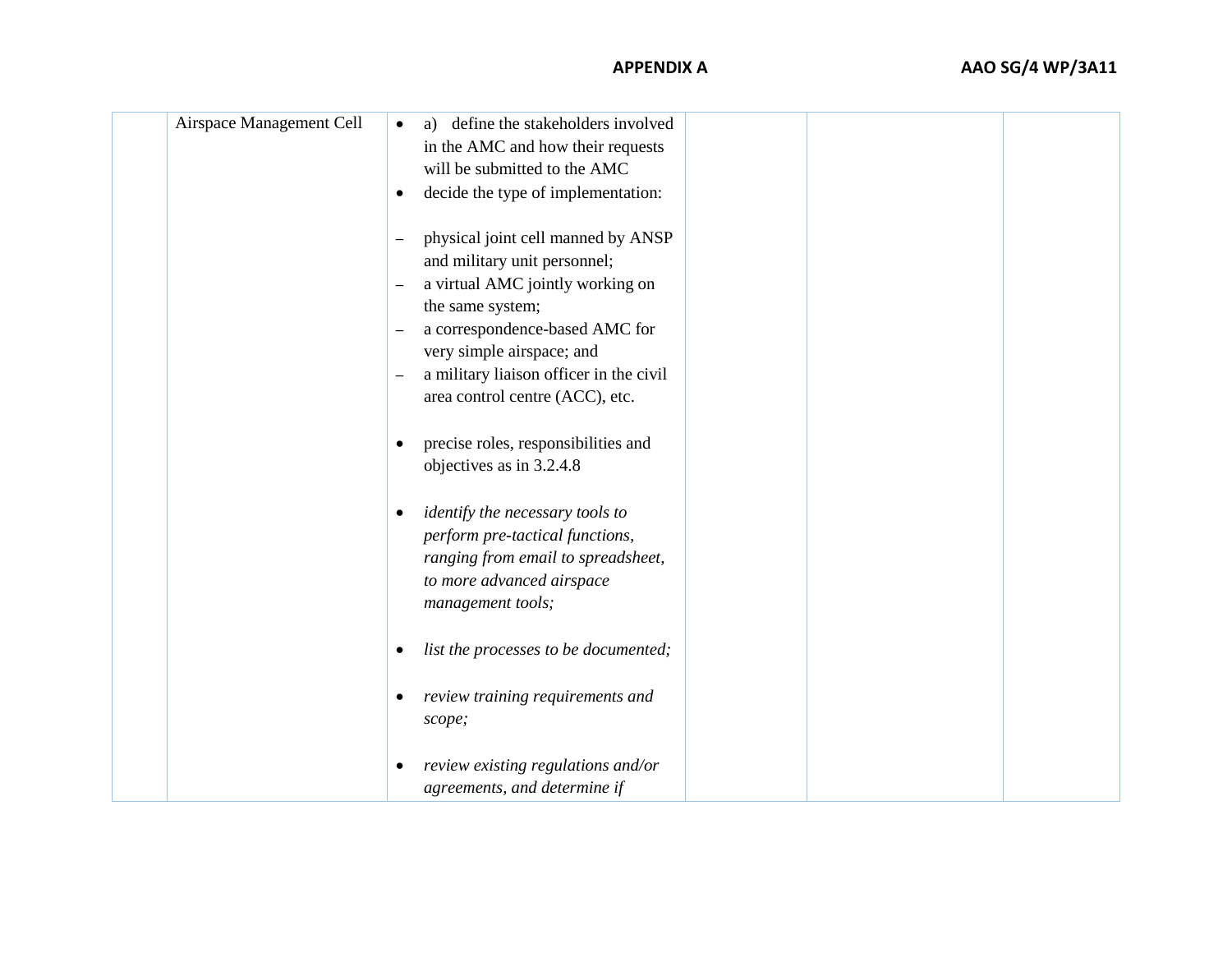|                                                                                                                                                                                 | amendments are required prior to<br>the commencement of operations;                                                                                                         |  |  |
|---------------------------------------------------------------------------------------------------------------------------------------------------------------------------------|-----------------------------------------------------------------------------------------------------------------------------------------------------------------------------|--|--|
|                                                                                                                                                                                 | determine the necessary safety risk<br>$\bullet$<br>assessments to be conducted;                                                                                            |  |  |
|                                                                                                                                                                                 | $\bullet$                                                                                                                                                                   |  |  |
| State defines its own national<br>security and defence<br>objectives which are then<br>used to develop its security,<br>defence, organizational and<br>operational requirements | $\bullet$                                                                                                                                                                   |  |  |
|                                                                                                                                                                                 | $\bullet$                                                                                                                                                                   |  |  |
| Level of interoperability of<br>CNS and AIM infrastructure,<br>Standardization and<br>Regulations                                                                               | $\bullet$                                                                                                                                                                   |  |  |
|                                                                                                                                                                                 | $\bullet$                                                                                                                                                                   |  |  |
| 5.8<br>Training, Licensing<br>and Joint Provision of<br>Services                                                                                                                | Common application of Standards<br>$\bullet$<br>and equipment enables joint training<br>and joint utilization of operational,<br>administrative and technical<br>personnel. |  |  |
|                                                                                                                                                                                 | $\bullet$                                                                                                                                                                   |  |  |
| 5.8.2<br>Joint provision of<br>services                                                                                                                                         | Providing air traffic services for<br>$\bullet$<br>civil and military flights from single<br>units can be beneficial, provided<br>that:                                     |  |  |
|                                                                                                                                                                                 | special treatment (for tactical or<br>$\bullet$<br>training purposes) beyond the                                                                                            |  |  |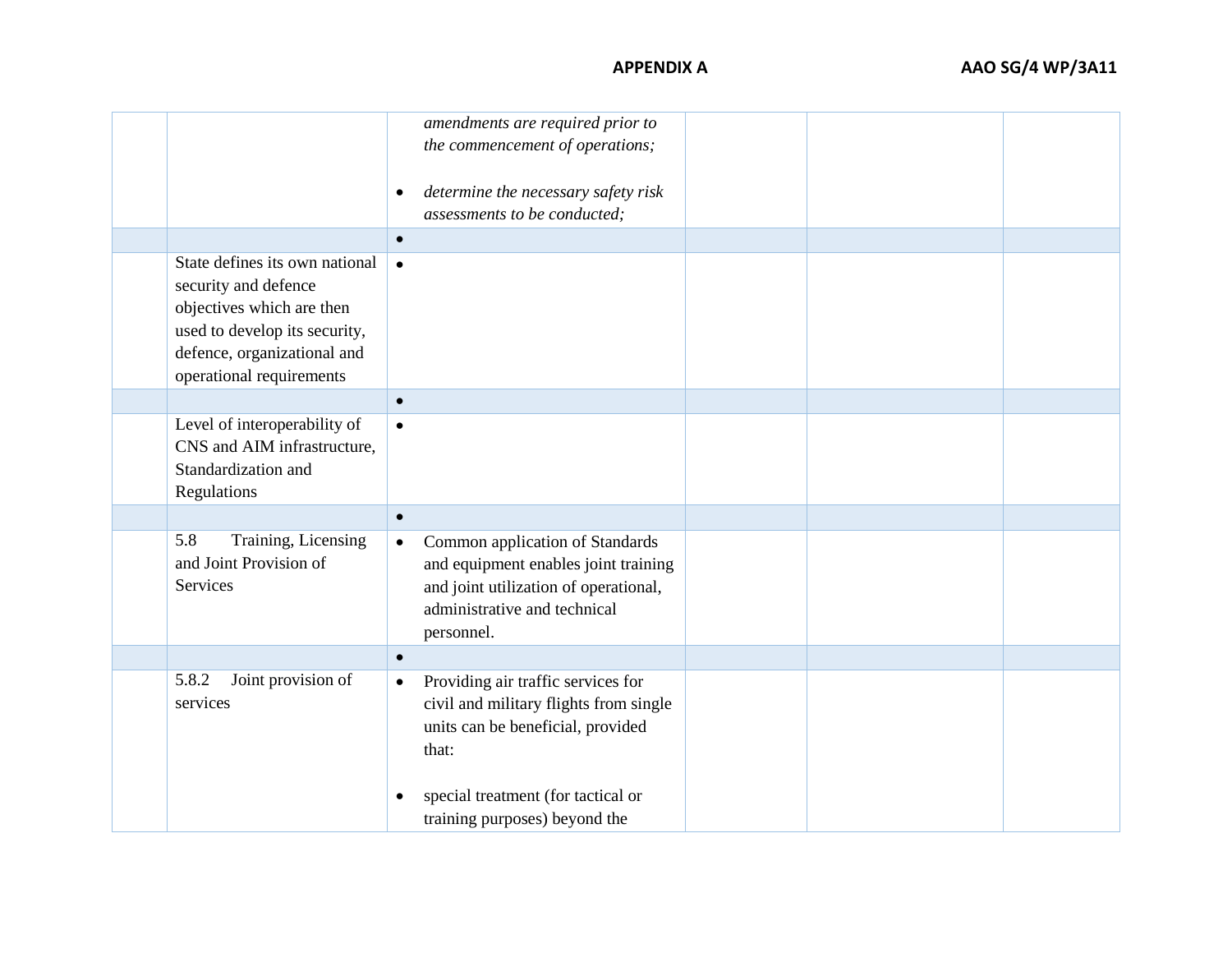|  | abilities of the ATS unit is not<br>required (in which case the<br>appropriate military unit should be<br>tasked);                                                                                                                                          |  |  |
|--|-------------------------------------------------------------------------------------------------------------------------------------------------------------------------------------------------------------------------------------------------------------|--|--|
|  | military aircraft are equipped and<br>$\bullet$<br>aircrews are trained to the standards<br>required for the airspace concerned<br>and that ATS unit is capable of<br>catering to military flights that<br>require exemptions from civil<br>procedures; and |  |  |
|  | a swift transfer to military entities,<br>$\bullet$<br>such as air defence, can be assured<br>at all times.                                                                                                                                                 |  |  |
|  | The co-location of civil and military<br>$\bullet$<br>services using common<br>infrastructure, can yield significant<br>benefits, in terms of safety and cost-<br>efficiency.                                                                               |  |  |
|  | It is, however, not always possible<br>$\bullet$<br>because of the specific nature of<br>military flights and missions.                                                                                                                                     |  |  |
|  | Finally, it should be highlighted that<br>$\bullet$<br>temporary co-location is also an<br>option to address civil and/or<br>military contingencies.                                                                                                        |  |  |
|  | $\bullet$                                                                                                                                                                                                                                                   |  |  |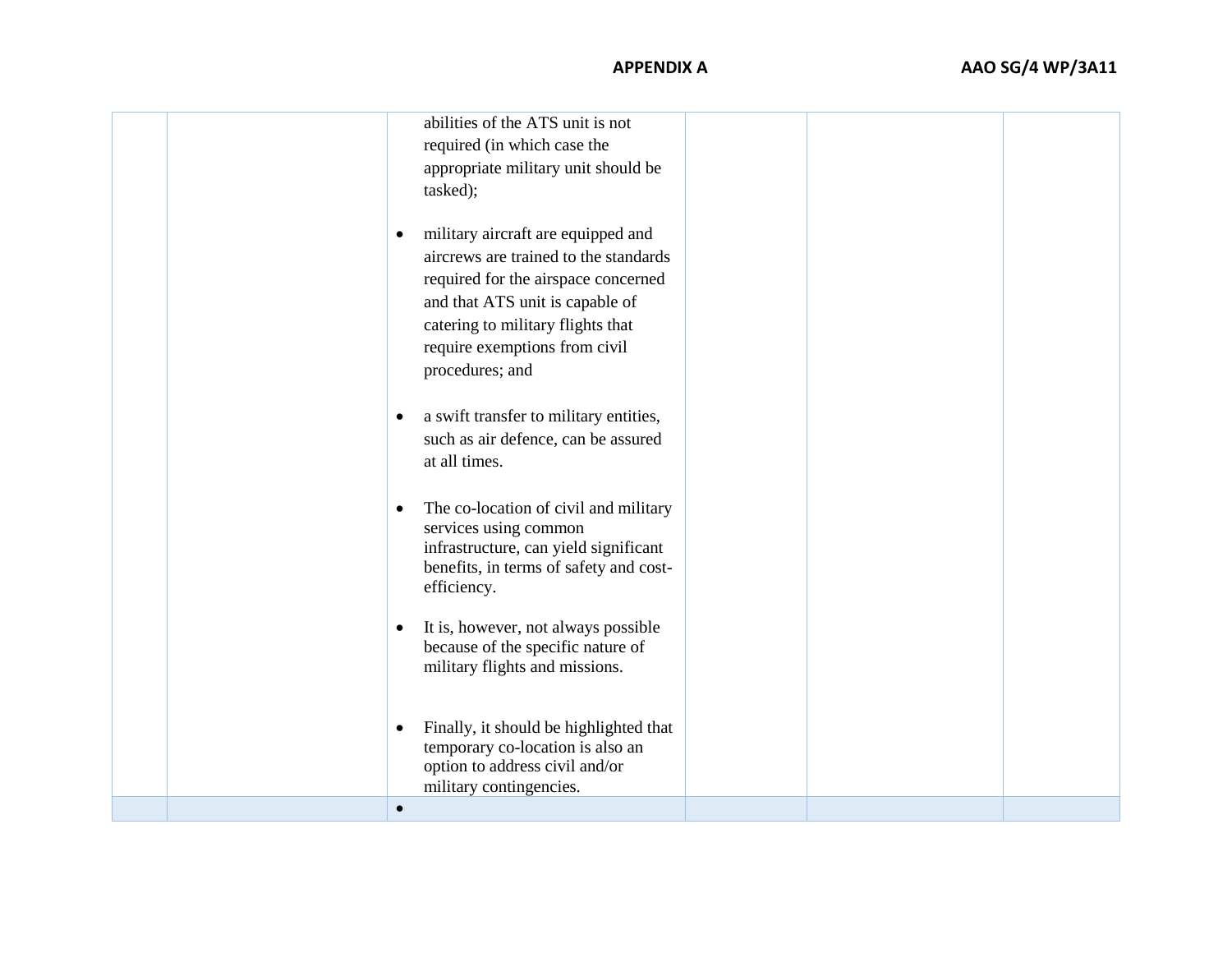| Airspace disruptions arising<br>from events such as armed<br>conflict, natural disasters,<br>public health emergencies<br>and exceptional situation                                                                                                                                                                                                                 | $\bullet$<br>$\bullet$                                                                                                                                                                                                                                                                                                                                                                                                                                                                                                                                                                                                                         |  |  |
|---------------------------------------------------------------------------------------------------------------------------------------------------------------------------------------------------------------------------------------------------------------------------------------------------------------------------------------------------------------------|------------------------------------------------------------------------------------------------------------------------------------------------------------------------------------------------------------------------------------------------------------------------------------------------------------------------------------------------------------------------------------------------------------------------------------------------------------------------------------------------------------------------------------------------------------------------------------------------------------------------------------------------|--|--|
| Establish a performance<br>system of civil-military<br>cooperation                                                                                                                                                                                                                                                                                                  | Establish joint civil-military<br>$\bullet$<br>processes for the periodic (at least<br>yearly) assessment of airspace<br>efficiency and effectiveness of<br>procedures at all three levels;<br>Establish KPAs and key<br>$\bullet$<br>performance indicators (KPI)                                                                                                                                                                                                                                                                                                                                                                             |  |  |
| ATM security purposes<br>should be identified in<br>agreements with air defence<br>and law enforcement<br>agencies (Doc 9985)<br>"The contribution of the<br><b>ATM</b> system to civil aviation<br>security, national security<br>and defence, and law<br>enforcement; and the<br>safeguarding of the ATM<br>system from security threats<br>and vulnerabilities." | $\bullet$<br>ATSPs contribute to aviation<br>$\bullet$<br>security in the prevention of, and<br>response to, acts of unlawful<br>interference.<br>This contribution to aviation<br>security usually involves ATSP<br>airspace management for ATM<br>security purposes. Specific<br>ATSP responsibilities for airspace<br>$\bullet$<br>management for ATM security<br>purposes should be identified in<br>agreements with air defence and law<br>enforcement agencies to ensure<br>proper integration of responsibilities<br>of all agencies directly responsible<br>for the State's airspace security.<br>Secure airspace is one of the layers |  |  |